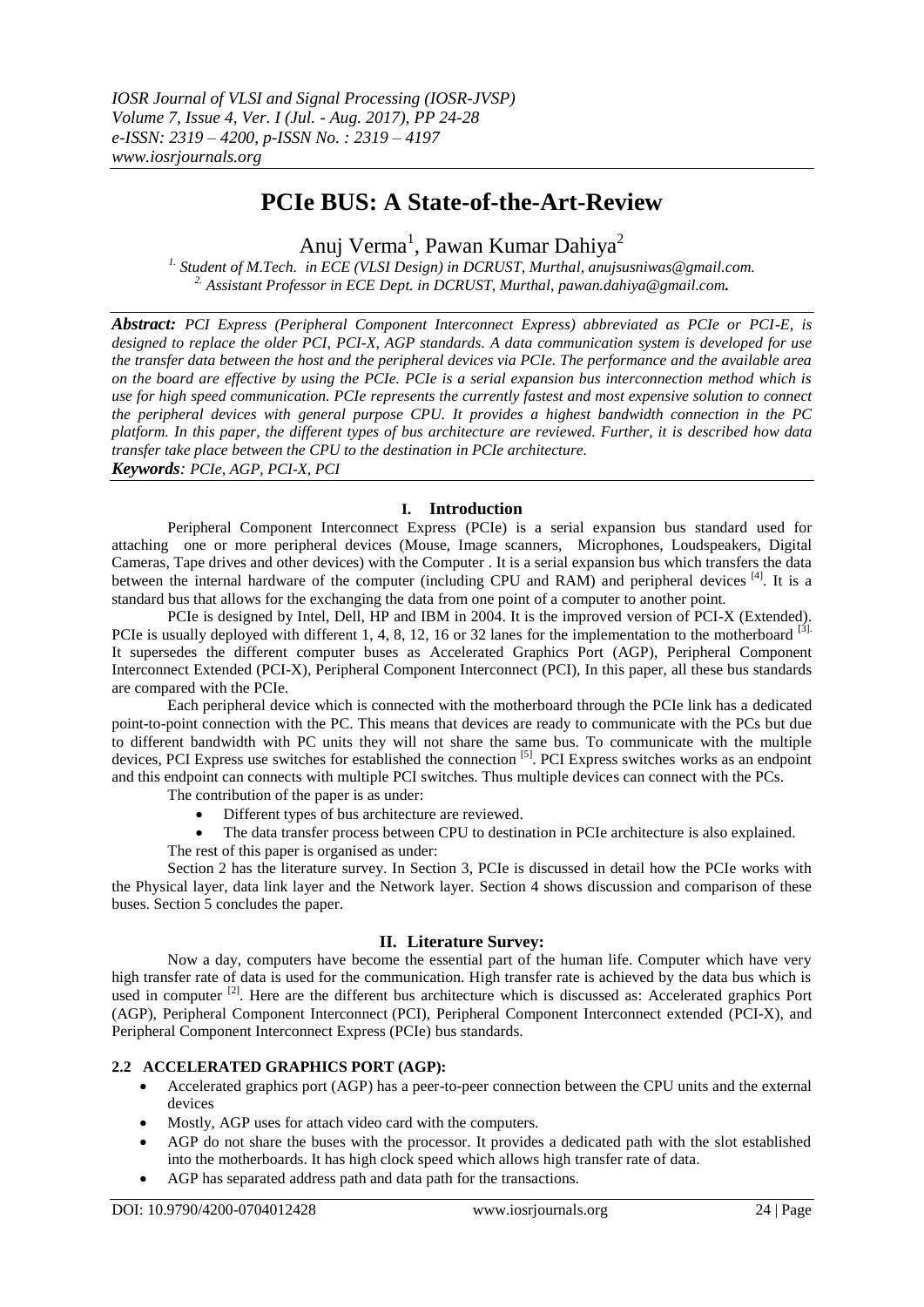• The AGP bus sends many addresses to the processor and a host processor will process on this address. This technique reduces the delay and idle state of bus.

#### **2.3 PERIPHERAL COMPONENT INTERCONNECTS (PCI):**

PCI is a computer bus for connect hardware devices with the computer. It is a parallel synchronous bus, which sends data parallel to the devices. The transactions of PCI is Burst oriented. PCI bandwidth is best utilizing the burst mode.

- **Synchronous:** PCI is a synchronous bus that means it uses single clock and the clock runs at 33MHz by default but can run lower just to save power and can runs to higher if the hardware needed.
- **Transaction/Burst Oriented:** The transactions of PCI is Burst oriented. For the transaction in the PCI, firstly start the specific address and start to transfer the data in burst form. PCI also has 32 lanes of transferring data. Once the address is specified, many data cycle can go through the PCI.
- **Bus Mastering:** Bus Mastering means that it works in master slave configuration. Master is using for initiate the transactions (read or write) between the CPU and the host and slave response to the initiated transactions.
- Plug & Play: In plug and play, the host computer will determine the identity of PCI port in the PCI bus such as manufacturers, functionality, video and the network devices. It also determines the ability about the memory and interrupts as well.

#### **2.4 PERIPHERAL COMPONENT INTERCONNECTS-EXTENDED (PCI-X):**

PCI-X is revised version of conventional PCI bus. The clock speed of PCI-X is double the clock speed of PCI from 66 MHz to 133 MHz <sup>[8]</sup> and hence the data exchanged between the computer processor and peripherals devices is doubled. The amount of data transaction between the CPU and peripheral devices is 1064 MB/s with the PCI-X bus and 133MB/s with the PCI bus. The efficiency and data storage capability of PCI-X also improves and the fault tolerance capability of PCI-X also improves then the PCI. The PCI-X features are described as;

- There is a master ready signal (IRDY) and a slave Ready signal (TRDY) which will defines the initialize the transaction of data through the PCI bus. These TRDY and IRDY signal has been deleted from PCI-X and PCI-X allow the data to be transmitted into the burst mode.
- Frame signal should not be asserted before the end of transaction.
- The master device cannot be in wait state but a slave device may be in wait state so target/slave device has to be in wait state until the data is not transferred from the master device to the slave device.
- The burst size of the PCI-X bus transmission is decided before start the transmission.

## **III. Peripheral Component Interconnects Express (PCIe):**

PCIe is a serial expansion bus standard for connecting a computer to one or more peripheral device. PCIe works on the different lanes. The transaction speed of PCIe is varying with the different PCIe architecture. It is a packet based protocol in which the packet contains the address and the data. The bridge forwards a packet to the targeted devices. Table 2 shows the characteristics and features of different PCIe architecture.

#### **3.1 PCIe FEATURES:**

The key features of PCIe are listed as under:

- It is a point to point master-slave configuration.
- It is a serial bus architecture which requires fewer pins than parallel bus.
- **Scalable:** Scalable means that if a single lane is able to transfer the data 2 GB/s than another lane can transfer 4GB/s. This is the scaling of the bandwidth.
- It is a packet based transaction protocol.
- PCIe has the same memory, I/O, configuration address space as PCI.
- The data integrity and error handling capability of PCIe is better than the PCI.

#### **3.2 PCIe ARCHITECTURE:**

The PCIe bus is a serial bus expansion which works on the three different layer out of the seven layer of OSI model. These three layers are physical layer, data link layer and the transaction layer. The data is passed through these layers. The mechanism of PCIe standard is plug and play based PCI.

The Physical layer provides the point-to-point serial connection between the peripheral devices and processor unit of PCI. The read and write requests transportation occurred in transaction layer. The mechanism of the PCIe is depends upon these layer. The packet-based transaction and the split transaction protocol occurred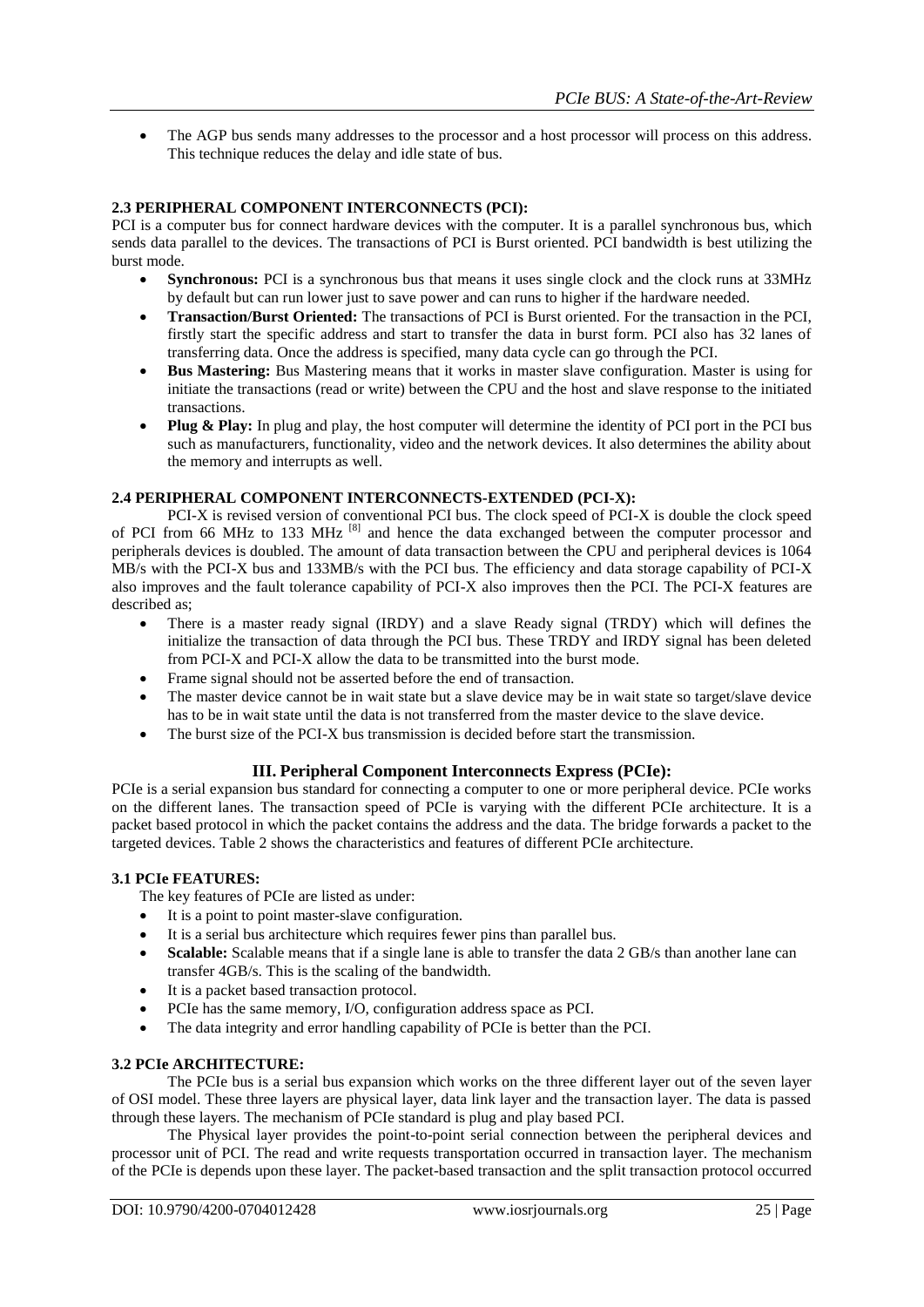in the transaction layer. The link layer is used to linking the sequence numbers and CRC of the packets for the transaction layer. This linking provides a highly reliable data transfer mechanism [1]. The physical layer have a transmit pair and a receive pair. The combination of transmit pair and the receive pair is called a lane. The bandwidth of the PCI Express lane is about the 250MB/s in each direction. Now a day, the PCI board data rate can be increase by fold it's twice or fourth times. This bandwidth is providing for the same devices.



Figure 2: The PCI Express Architecture<sup>[1]</sup>.

## **3.2 PCIe TOPOLOGY:**

PCIe Topology will help to understand that how the different peripheral devices will communicate with the CPU through the PCIe link. The CPU will access the root complex in order to configure the IP and CPU will also configure the different endpoint with the help of root complex. The root complex can directly access the memory. Thus, the PCIe endpoints will communicate the CPU and the memory with the help of root complex as shown in figure 3.

We can attach many PCIe endpoints with the root complex with the help of PCIe Switches. These different components will communicate between the CPU or Memory and peripheral devices through the PCI express expansion bus. These PCIe endpoints can read and write data from the memory.



Figure 3: The PCIe Topology<sup>[8]</sup>.

## **3.4 PCIe STACK:**

Packets should be serially assembled and transaction of packets is occurred in different three layers: Transaction layer, Data Link layer, Physical layer [3]. After passing these three layers, data is interchange among the devices. The Transaction Layer control to the data packaging and flow of the package in the peripheral device with the CPU units. The Data Link Layer provides the link between other two layers and also do error management between the layers. The Physical Layer is a collection of physical link, 8b/10b encoding, interface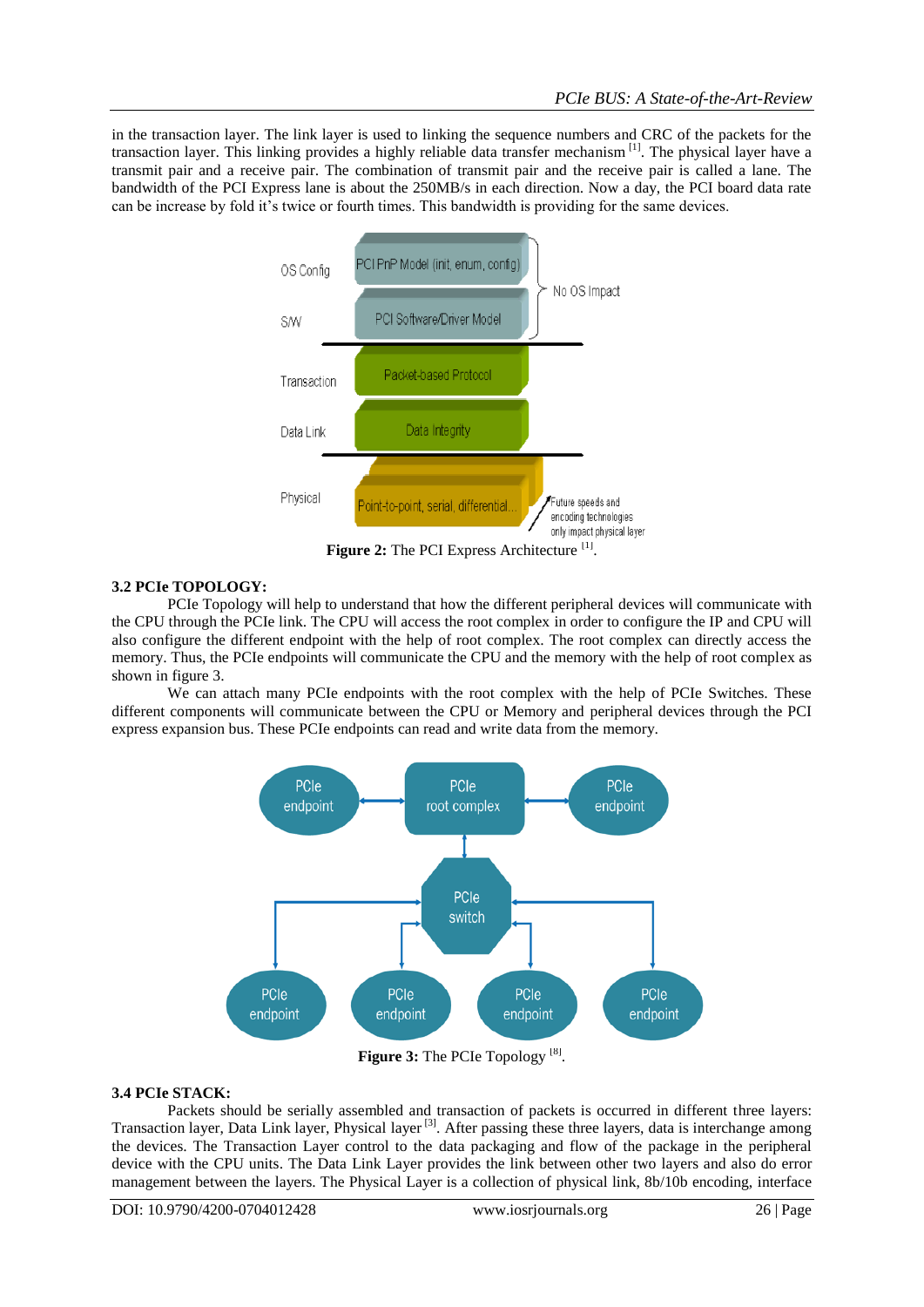initialization and scrambling. The physical and Data Link Layer works internally but the transaction layer works with the devices. Mainly, PCIe works on the Transaction Layer Packets (TLPs)<sup>[1]</sup>.

The link layer is responsible for the packet delivery by the PCI express link. The link layer also link the sequence number with the CRC and send it to the transaction layer as shown in figure 4.



Figure 4: The data link layer adds data integrity features [1].

The packet of data is send to the other end of system only when a buffer is ready to collect the data which eliminates the wastage of bus bandwidth due to resource constraints. If the signal is corrupted at the time of transaction, the link layer will automatically retain the packet.

|  |  | <b>IV. Comparison And Discussion:</b> |
|--|--|---------------------------------------|
|--|--|---------------------------------------|

| Table 1: Comparison of different buses. |  |
|-----------------------------------------|--|
|                                         |  |

| <b>BUS</b> | YEAR | <b>INTRODUCED BY</b> | <b>SPEED</b> (Mbps) | <b>STYLE</b> | <b>WIDTH(bits)</b> |
|------------|------|----------------------|---------------------|--------------|--------------------|
| PCI        | 1992 | <b>INTEL</b>         | 133-533             | Parallel     | 32/64              |
| AGP        | 1996 | <b>INTEL</b>         | 2133                | Parallel     | $\sim$<br>ے ر      |
| PCI-X      | 1998 | IBM. HP. COMPAO      | 1064                | Parallel     | 64                 |

| <b>PCI</b> Architecture | <b>Raw Bit</b> | <b>Interconnect</b> | <b>Bandwidth Lane</b> | <b>Total Bandwidth for</b> |
|-------------------------|----------------|---------------------|-----------------------|----------------------------|
|                         | Rate(GT/s)     | Bandwidth(GB/s)     | <b>Direction</b>      | $x16$ link(GB/s)           |
| <b>PCIe 1.1</b>         | 2.5            |                     | $\sim$ 250 MB/s       | $\sim$ X                   |
| <b>PCIe 2.0</b>         |                |                     | $\sim$ 500 MB/s       | $~\sim 16$                 |
| <b>PCIe 3.0</b>         |                |                     | $\sim$ 1 GB/s         | ~1.32                      |
| <b>PCIe 4.0</b>         | 16             | n                   | $\sim$ 2 GB/s         | $\sim$ 16                  |

| <b>Table 2:</b> Comparison of different PCIe Architecture |
|-----------------------------------------------------------|
|-----------------------------------------------------------|

As shown in the table 1. The PCI-extend has the bus width of the 64-bits and the highest speed of data transfer is 2133MBPS by the AGP bus. After the PCI-X, a PCIe bus is introduced which has the different speed rate with the link. As discussed in table.2 interconnect bandwidth of PCIe 4.0 is highest than the other version of PCIe.

#### **V. Conclusion**

While the PCIe protocol promises high bandwidth, the switching capacity of the PCIe high latency over the older bus architecture as (AGP. PCI, PCI- X). Here, we presents different bus architecture and compare these with the PCIe . Now PCIe is explored with its new architectures which have high speed, high bandwidth and high bit rates. PCIe designs pose significant challenges to designers. The requirements for the interface, depending on whether the PCI Express device has to connect to another end points, root complex and switches

#### **References**

- [1]. The NI website [online]. Available[: http://www.ni.com/white-paper/3767/en/#toc5/.](http://www.ni.com/white-paper/3767/en/#toc5/)
- [2]. The hardwareverification.weebly.com website [online] Available: [http://hardwareverification.weebly.com/pci--](http://hardwareverification.weebly.com/pci---express-architecture.html) [express-architecture.html.](http://hardwareverification.weebly.com/pci---express-architecture.html)
- [3]. Hossein Kavianipour, Steffen Muschter, Christian Bohm, "High Performance FPGA-Based DMA Interface for PCIe", IEEE Transactions on Nuclear Science, vol.2, pp no. 745-750, April 2014.
- [4]. Hossein Kavianipour, Christian Bohm, "High Performance FPGA- Based Scatter/Gather DMA Interface for PCIe", IEEE Nuclear Science Symposium and Medical Imaging Conference Record (NSS/MIC), pp no. 1517-1520, 2012.
- [5]. K. Harish, H.S. Aravina, "Development of 8-lane PCI-Express Protocol using VHDL", International Journal Advanced Networking and Applications, vol. 3, pp no. 1169-1175, 2011.